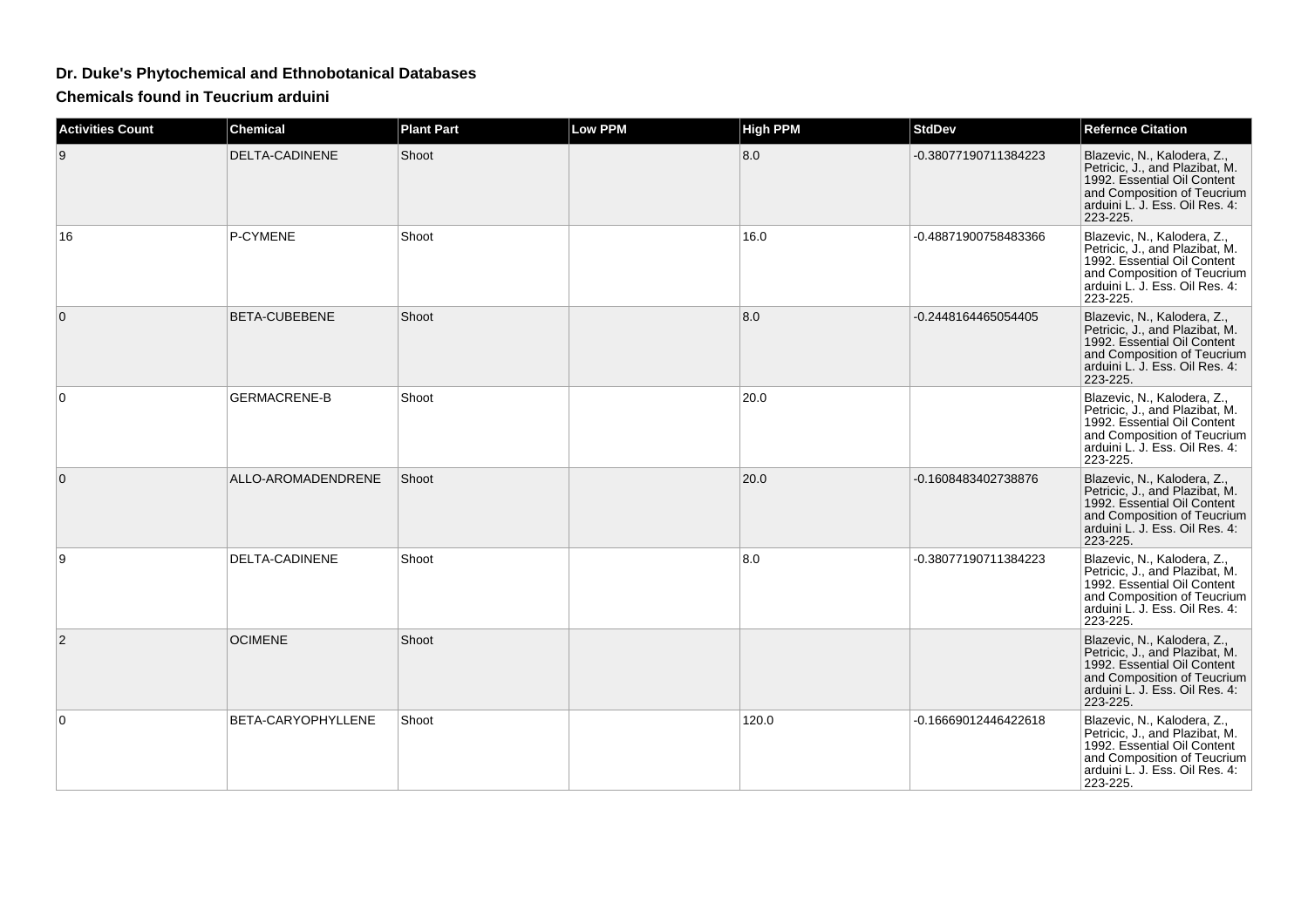| <b>Activities Count</b> | <b>Chemical</b>        | <b>Plant Part</b> | <b>Low PPM</b> | <b>High PPM</b> | <b>StdDev</b>        | <b>Refernce Citation</b>                                                                                                                                                  |
|-------------------------|------------------------|-------------------|----------------|-----------------|----------------------|---------------------------------------------------------------------------------------------------------------------------------------------------------------------------|
| $\mathbf 0$             | <b>GERMACRENE-B</b>    | Shoot             |                | 20.0            |                      | Blazevic, N., Kalodera, Z.,<br>Petricic, J., and Plazibat, M.<br>1992. Essential Oil Content<br>and Composition of Teucrium<br>arduini L. J. Ess. Oil Res. 4:<br>223-225. |
| $\mathbf 0$             | ALLO-AROMADENDRENE     | Shoot             |                | 20.0            | -0.1608483402738876  | Blazevic, N., Kalodera, Z.,<br>Petricic, J., and Plazibat, M.<br>1992. Essential Oil Content<br>and Composition of Teucrium<br>arduini L. J. Ess. Oil Res. 4:<br>223-225. |
| $\mathbf{2}$            | <b>CYPERENE</b>        | Shoot             |                | 58.0            |                      | Blazevic, N., Kalodera, Z.,<br>Petricic, J., and Plazibat, M.<br>1992. Essential Oil Content<br>and Composition of Teucrium<br>arduini L. J. Ess. Oil Res. 4:<br>223-225. |
| $\overline{2}$          | <b>OCIMENE</b>         | Shoot             |                | 0.1             |                      | Blazevic, N., Kalodera, Z.,<br>Petricic, J., and Plazibat, M.<br>1992. Essential Oil Content<br>and Composition of Teucrium<br>arduini L. J. Ess. Oil Res. 4:<br>223-225. |
| $\mathbf 0$             | BETA-CARYOPHYLLENE     | Shoot             |                | 245.0           | 0.0867277381663343   | Blazevic, N., Kalodera, Z.,<br>Petricic, J., and Plazibat, M.<br>1992. Essential Oil Content<br>and Composition of Teucrium<br>arduini L. J. Ess. Oil Res. 4:<br>223-225. |
| 11                      | <b>GAMMA-TERPINENE</b> | Shoot             |                | 13.0            | -0.3853524342074436  | Blazevic, N., Kalodera, Z.,<br>Petricic, J., and Plazibat, M.<br>1992. Essential Oil Content<br>and Composition of Teucrium<br>arduini L. J. Ess. Oil Res. 4:<br>223-225. |
| 67                      | 1,8-CINEOLE            | Shoot             |                | 3.0             | -0.13555543646646487 | Blazevic, N., Kalodera, Z.,<br>Petricic, J., and Plazibat, M.<br>1992. Essential Oil Content<br>and Composition of Teucrium<br>arduini L. J. Ess. Oil Res. 4:<br>223-225. |
| $\overline{2}$          | <b>CYPERENE</b>        | Shoot             |                | 58.0            |                      | Blazevic, N., Kalodera, Z.,<br>Petricic, J., and Plazibat, M.<br>1992. Essential Oil Content<br>and Composition of Teucrium<br>arduini L. J. Ess. Oil Res. 4:<br>223-225. |
| 11                      | <b>NEROLIDOL</b>       | Shoot             |                | 7.0             | -0.3890430949091051  | Blazevic, N., Kalodera, Z.,<br>Petricic, J., and Plazibat, M.<br>1992. Essential Oil Content<br>and Composition of Teucrium<br>arduini L. J. Ess. Oil Res. 4:<br>223-225. |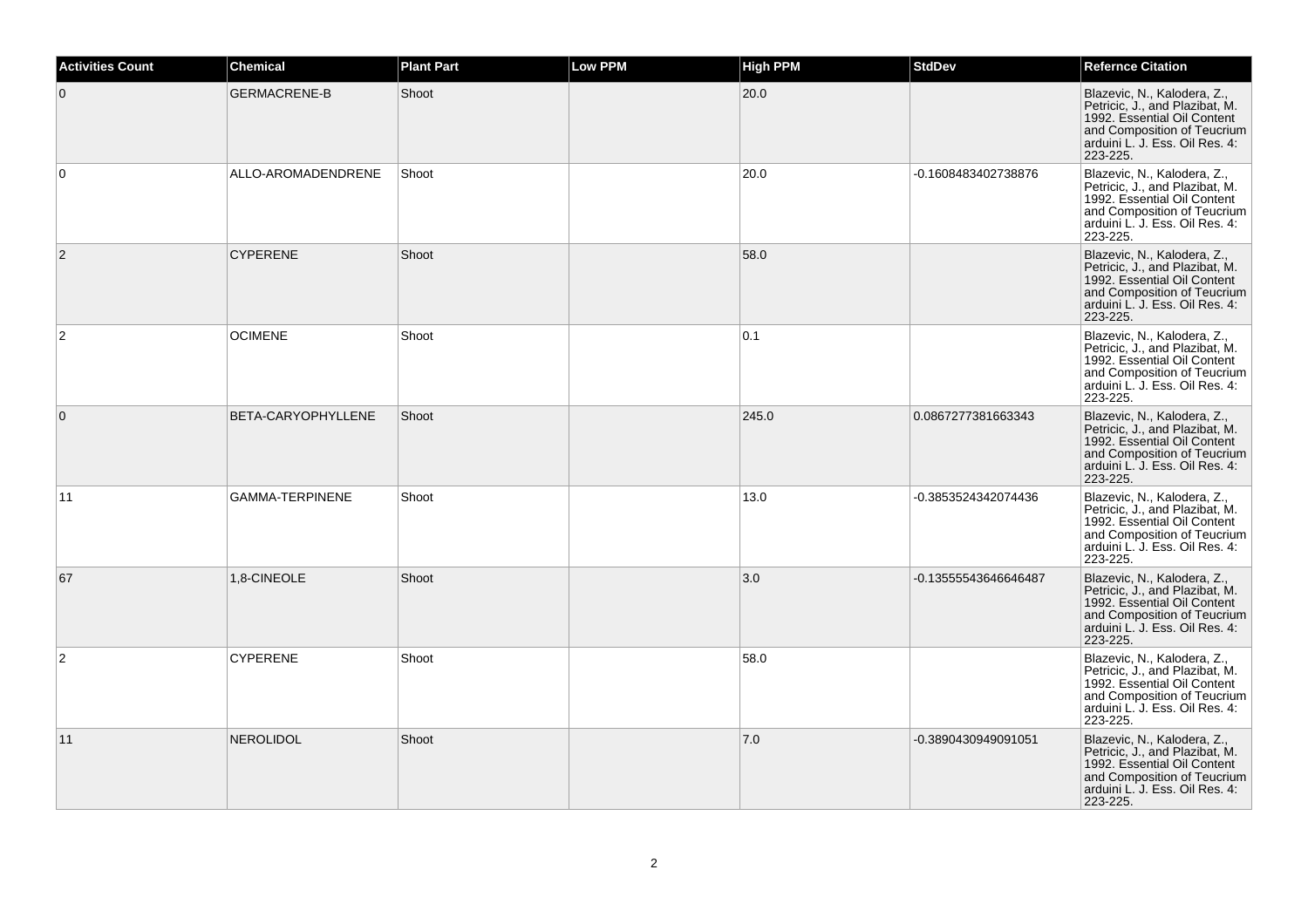| <b>Activities Count</b> | <b>Chemical</b>        | <b>Plant Part</b> | <b>Low PPM</b> | <b>High PPM</b> | <b>StdDev</b>        | <b>Refernce Citation</b>                                                                                                                                                  |
|-------------------------|------------------------|-------------------|----------------|-----------------|----------------------|---------------------------------------------------------------------------------------------------------------------------------------------------------------------------|
| $\overline{2}$          | ALPHA-HUMULENE         | Shoot             |                | 20.0            | -0.22996045339984428 | Blazevic, N., Kalodera, Z.,<br>Petricic, J., and Plazibat, M.<br>1992. Essential Oil Content<br>and Composition of Teucrium<br>arduini L. J. Ess. Oil Res. 4:<br>223-225. |
| 11                      | <b>GAMMA-TERPINENE</b> | Shoot             |                | 27.0            | -0.3756793486507984  | Blazevic, N., Kalodera, Z.,<br>Petricic, J., and Plazibat, M.<br>1992. Essential Oil Content<br>and Composition of Teucrium<br>arduini L. J. Ess. Oil Res. 4:<br>223-225. |
| 67                      | 1,8-CINEOLE            | Shoot             |                | 3.0             | -0.13555543646646487 | Blazevic, N., Kalodera, Z.,<br>Petricic, J., and Plazibat, M.<br>1992. Essential Oil Content<br>and Composition of Teucrium<br>arduini L. J. Ess. Oil Res. 4:<br>223-225. |
| 60                      | <b>LIMONENE</b>        | Shoot             |                | 3.0             | -0.32691175855151433 | Blazevic, N., Kalodera, Z.,<br>Petricic, J., and Plazibat, M.<br>1992. Essential Oil Content<br>and Composition of Teucrium<br>arduini L. J. Ess. Oil Res. 4:<br>223-225. |
| $\mathbf 0$             | CEDRAN-5-ONE           | Shoot             |                | 6.0             |                      | Blazevic, N., Kalodera, Z.,<br>Petricic, J., and Plazibat, M.<br>1992. Essential Oil Content<br>and Composition of Teucrium<br>arduini L. J. Ess. Oil Res. 4:<br>223-225. |
| $\overline{2}$          | ALPHA-HUMULENE         | Shoot             |                | 20.0            | -0.22996045339984428 | Blazevic, N., Kalodera, Z.,<br>Petricic, J., and Plazibat, M.<br>1992. Essential Oil Content<br>and Composition of Teucrium<br>arduini L. J. Ess. Oil Res. 4:<br>223-225. |
| 11                      | <b>NEROLIDOL</b>       | Shoot             |                | 7.0             | -0.3890430949091051  | Blazevic, N., Kalodera, Z.,<br>Petricic, J., and Plazibat, M.<br>1992. Essential Oil Content<br>and Composition of Teucrium<br>arduini L. J. Ess. Oil Res. 4:<br>223-225. |
| $\mathbf{0}$            | GAMMA-CADINENE         | Shoot             |                | 68.0            | -0.08182089481095425 | Blazevic, N., Kalodera, Z.,<br>Petricic, J., and Plazibat, M.<br>1992. Essential Oil Content<br>and Composition of Teucrium<br>arduini L. J. Ess. Oil Res. 4:<br>223-225. |
| 60                      | <b>LIMONENE</b>        | Shoot             |                | 3.0             | -0.32691175855151433 | Blazevic, N., Kalodera, Z.,<br>Petricic, J., and Plazibat, M.<br>1992. Essential Oil Content<br>and Composition of Teucrium<br>arduini L. J. Ess. Oil Res. 4:<br>223-225. |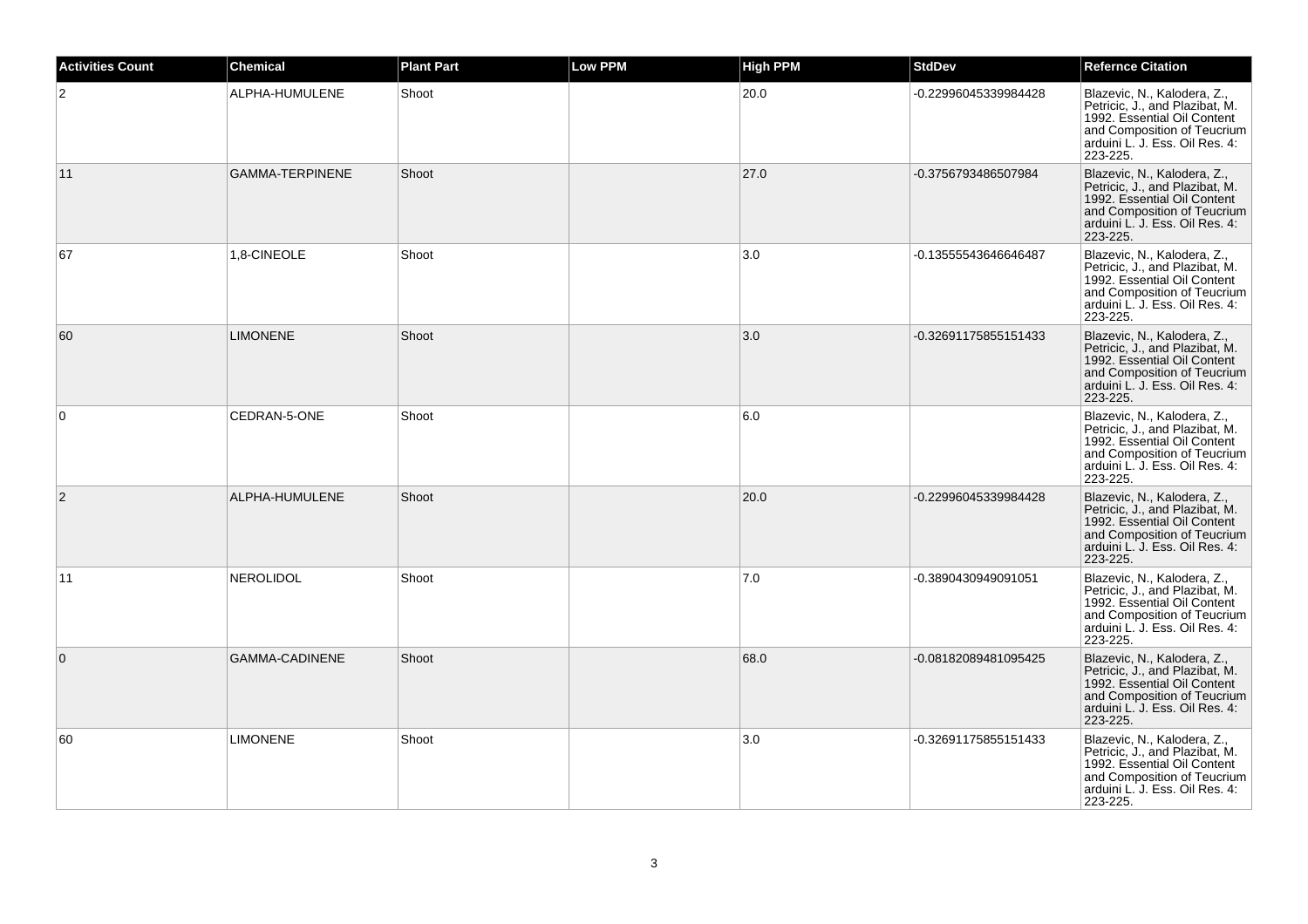| <b>Activities Count</b> | <b>Chemical</b>                  | <b>Plant Part</b> | <b>Low PPM</b> | <b>High PPM</b> | <b>StdDev</b>        | <b>Refernce Citation</b>                                                                                                                                                  |
|-------------------------|----------------------------------|-------------------|----------------|-----------------|----------------------|---------------------------------------------------------------------------------------------------------------------------------------------------------------------------|
| $\mathbf 0$             | CEDRAN-5-ONE                     | Shoot             |                | 6.0             |                      | Blazevic, N., Kalodera, Z.,<br>Petricic, J., and Plazibat, M.<br>1992. Essential Oil Content<br>and Composition of Teucrium<br>arduini L. J. Ess. Oil Res. 4:<br>223-225. |
| $\mathbf 0$             | ALPHA-FENCHYL-<br><b>ALCOHOL</b> | Shoot             |                |                 |                      | Blazevic, N., Kalodera, Z.,<br>Petricic, J., and Plazibat, M.<br>1992. Essential Oil Content<br>and Composition of Teucrium<br>arduini L. J. Ess. Oil Res. 4:<br>223-225. |
| $\mathbf 0$             | <b>LINALOL</b>                   | Shoot             |                | 2.0             | -0.22191178896534836 | Blazevic, N., Kalodera, Z.,<br>Petricic, J., and Plazibat, M.<br>1992. Essential Oil Content<br>and Composition of Teucrium<br>arduini L. J. Ess. Oil Res. 4:<br>223-225. |
| $\mathbf 0$             | <b>GAMMA-CADINENE</b>            | Shoot             |                | 68.0            | -0.08182089481095425 | Blazevic, N., Kalodera, Z.,<br>Petricic, J., and Plazibat, M.<br>1992. Essential Oil Content<br>and Composition of Teucrium<br>arduini L. J. Ess. Oil Res. 4:<br>223-225. |
| 23                      | TERPINEN-4-OL                    | Shoot             |                | 3.0             | -0.1659368758696505  | Blazevic, N., Kalodera, Z.,<br>Petricic, J., and Plazibat, M.<br>1992. Essential Oil Content<br>and Composition of Teucrium<br>arduini L. J. Ess. Oil Res. 4:<br>223-225. |
| 8                       | CARYOPHYLLENE-OXIDE              | Shoot             |                | 13.0            | -0.3707582780646723  | Blazevic, N., Kalodera, Z.,<br>Petricic, J., and Plazibat, M.<br>1992. Essential Oil Content<br>and Composition of Teucrium<br>arduini L. J. Ess. Oil Res. 4:<br>223-225. |
| $\mathbf 0$             | ALPHA-FENCHYL-<br><b>ALCOHOL</b> | Shoot             |                | 2.0             | -0.43737579465467497 | Blazevic, N., Kalodera, Z.,<br>Petricic, J., and Plazibat, M.<br>1992. Essential Oil Content<br>and Composition of Teucrium<br>arduini L. J. Ess. Oil Res. 4:<br>223-225. |
| 0                       | LINALOL                          | Shoot             |                | 2.0             | -0.22191178896534836 | Blazevic, N., Kalodera, Z.,<br>Petricic, J., and Plazibat, M.<br>1992. Essential Oil Content<br>and Composition of Teucrium<br>arduini L. J. Ess. Oil Res. 4:<br>223-225. |
| $\mathbf 0$             | EPI-ALPHA-CADINOL                | Shoot             |                | 17.0            |                      | Blazevic, N., Kalodera, Z.,<br>Petricic, J., and Plazibat, M.<br>1992. Essential Oil Content<br>and Composition of Teucrium<br>arduini L. J. Ess. Oil Res. 4:<br>223-225. |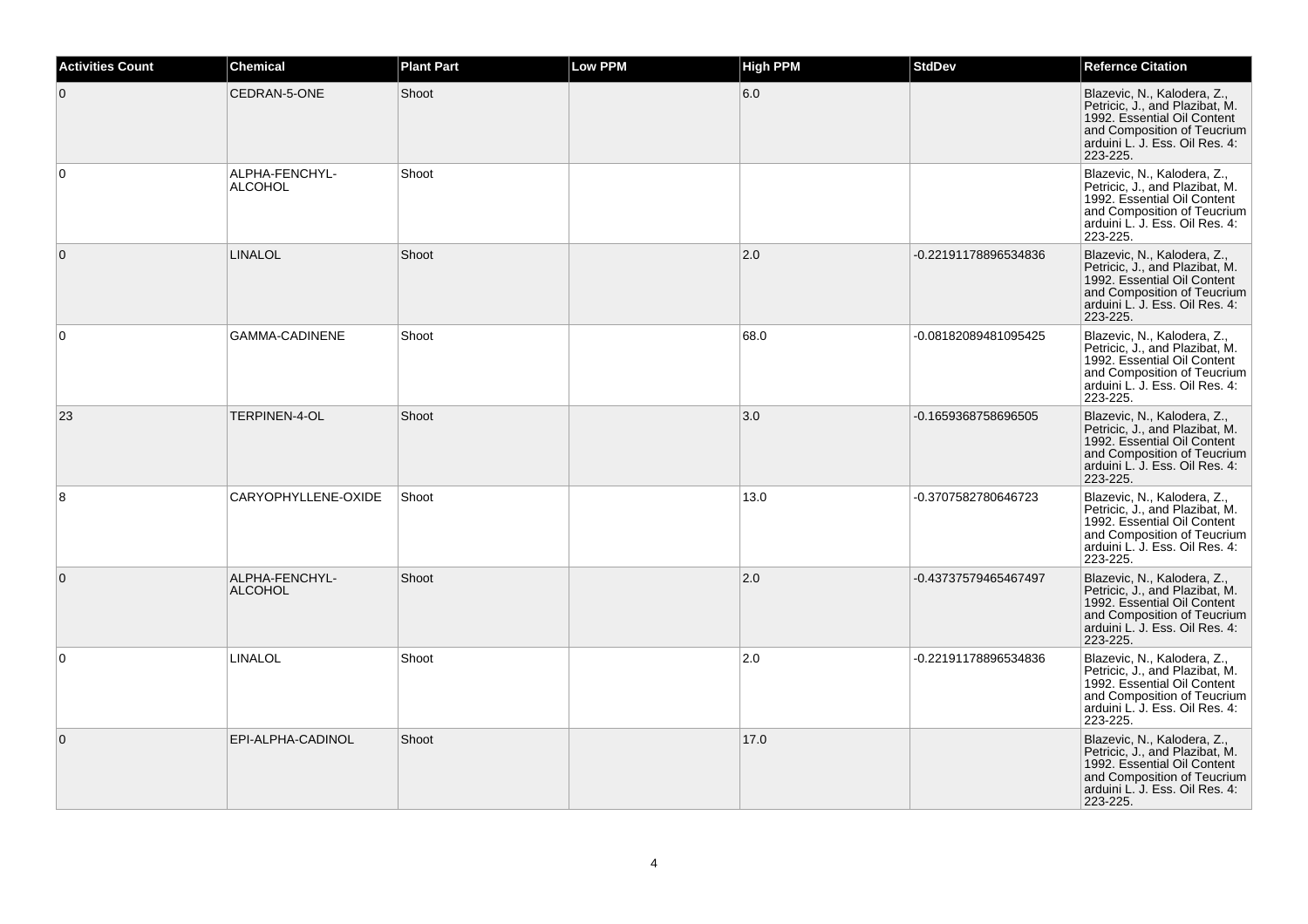| <b>Activities Count</b> | Chemical            | <b>Plant Part</b> | <b>Low PPM</b> | <b>High PPM</b> | <b>StdDev</b>        | <b>Refernce Citation</b>                                                                                                                                                  |
|-------------------------|---------------------|-------------------|----------------|-----------------|----------------------|---------------------------------------------------------------------------------------------------------------------------------------------------------------------------|
| 23                      | TERPINEN-4-OL       | Shoot             |                | 3.0             | -0.1659368758696505  | Blazevic, N., Kalodera, Z.,<br>Petricic, J., and Plazibat, M.<br>1992. Essential Oil Content<br>and Composition of Teucrium<br>arduini L. J. Ess. Oil Res. 4:<br>223-225. |
| 8                       | CARYOPHYLLENE-OXIDE | Shoot             |                | 13.0            | -0.3707582780646723  | Blazevic, N., Kalodera, Z.,<br>Petricic, J., and Plazibat, M.<br>1992. Essential Oil Content<br>and Composition of Teucrium<br>arduini L. J. Ess. Oil Res. 4:<br>223-225. |
| 3                       | ALPHA-CEDRENE       | Shoot             |                | 4.0             | 1.8370974078406521   | Blazevic, N., Kalodera, Z.,<br>Petricic, J., and Plazibat, M.<br>1992. Essential Oil Content<br>and Composition of Teucrium<br>arduini L. J. Ess. Oil Res. 4:<br>223-225. |
| $\mathbf{0}$            | <b>LEDOL</b>        | Shoot             |                |                 |                      | Blazevic, N., Kalodera, Z.,<br>Petricic, J., and Plazibat, M.<br>1992. Essential Oil Content<br>and Composition of Teucrium<br>arduini L. J. Ess. Oil Res. 4:<br>223-225. |
| $\mathbf 0$             | EPI-ALPHA-CADINOL   | Shoot             |                | 17.0            |                      | Blazevic, N., Kalodera, Z.,<br>Petricic, J., and Plazibat, M.<br>1992. Essential Oil Content<br>and Composition of Teucrium<br>arduini L. J. Ess. Oil Res. 4:<br>223-225. |
| $\mathbf{0}$            | <b>SPATHULENOL</b>  | Shoot             |                | 18.0            | -0.3403881024577499  | Blazevic, N., Kalodera, Z.,<br>Petricic, J., and Plazibat, M.<br>1992. Essential Oil Content<br>and Composition of Teucrium<br>arduini L. J. Ess. Oil Res. 4:<br>223-225. |
| $\mathbf 0$             | <b>BISABOLOL</b>    | Shoot             |                | 13.0            | 0.9999999999999999   | Blazevic, N., Kalodera, Z.,<br>Petricic, J., and Plazibat, M.<br>1992. Essential Oil Content<br>and Composition of Teucrium<br>arduini L. J. Ess. Oil Res. 4:<br>223-225. |
| 3                       | ALPHA-CEDRENE       | Shoot             |                | 4.0             | 1.8370974078406521   | Blazevic, N., Kalodera, Z.,<br>Petricic, J., and Plazibat, M.<br>1992. Essential Oil Content<br>and Composition of Teucrium<br>arduini L. J. Ess. Oil Res. 4:<br>223-225. |
| 0                       | <b>LEDOL</b>        | Shoot             |                | 0.1             | -0.21993254021380645 | Blazevic, N., Kalodera, Z.,<br>Petricic, J., and Plazibat, M.<br>1992. Essential Oil Content<br>and Composition of Teucrium<br>arduini L. J. Ess. Oil Res. 4:<br>223-225. |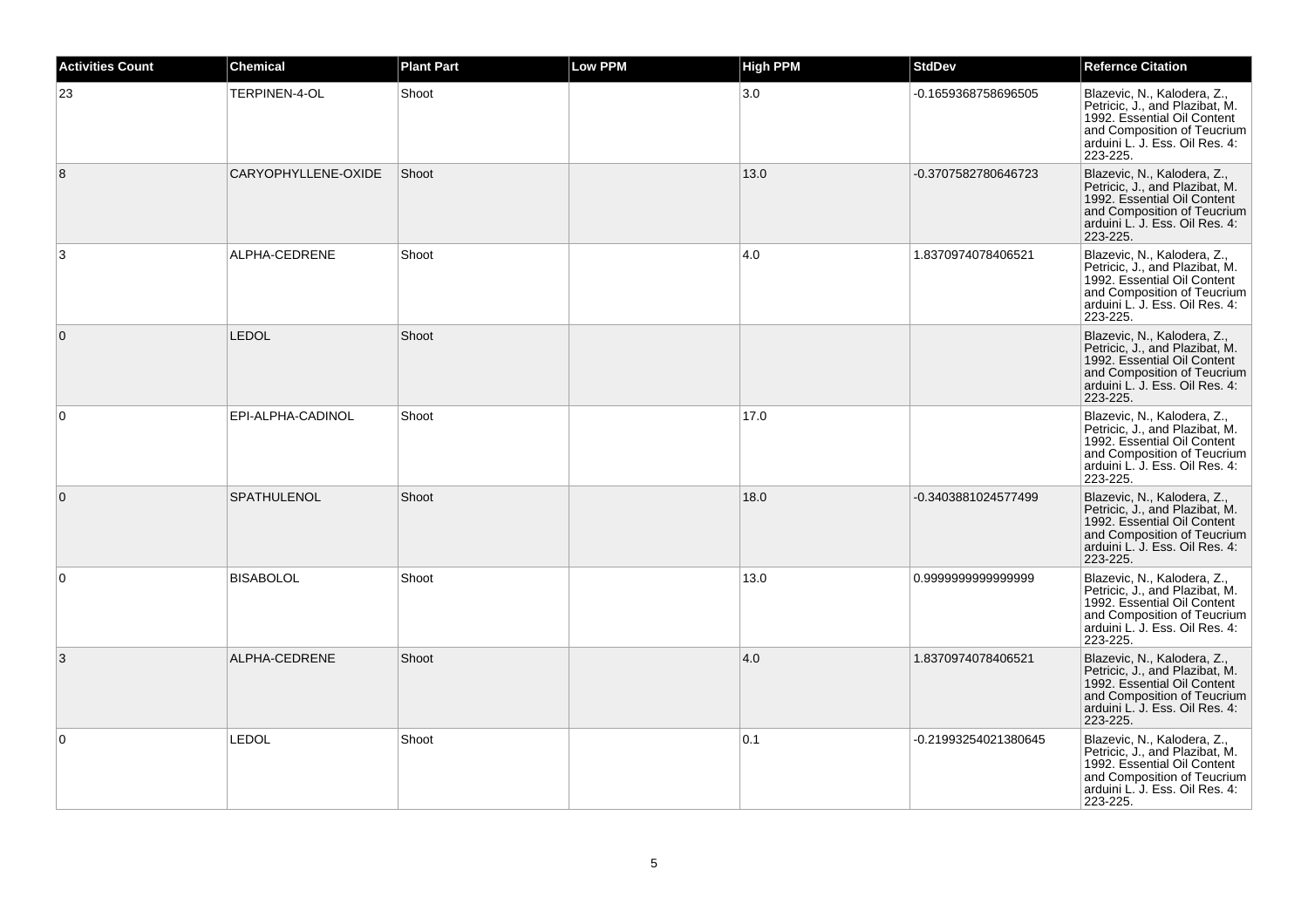| <b>Activities Count</b> | <b>Chemical</b>     | <b>Plant Part</b> | <b>Low PPM</b> | <b>High PPM</b> | <b>StdDev</b>        | <b>Refernce Citation</b>                                                                                                                                                  |
|-------------------------|---------------------|-------------------|----------------|-----------------|----------------------|---------------------------------------------------------------------------------------------------------------------------------------------------------------------------|
| $\overline{0}$          | EO                  | Shoot             |                | 700.0           | -0.8882442736003668  | Blazevic, N., Kalodera, Z.,<br>Petricic, J., and Plazibat, M.<br>1992. Essential Oil Content<br>and Composition of Teucrium<br>arduini L. J. Ess. Oil Res. 4:<br>223-225. |
| $\mathbf 0$             | SPATHULENOL         | Shoot             |                | 18.0            | -0.3403881024577499  | Blazevic, N., Kalodera, Z.,<br>Petricic, J., and Plazibat, M.<br>1992. Essential Oil Content<br>and Composition of Teucrium<br>arduini L. J. Ess. Oil Res. 4:<br>223-225. |
| $\overline{0}$          | <b>BISABOLOL</b>    | Shoot             |                | 0.1             | $-1.0$               | Blazevic, N., Kalodera, Z.,<br>Petricic, J., and Plazibat, M.<br>1992. Essential Oil Content<br>and Composition of Teucrium<br>arduini L. J. Ess. Oil Res. 4:<br>223-225. |
| 2                       | <b>GERMACRENE-D</b> | Shoot             |                | 165.0           | -0.2779889464921878  | Blazevic, N., Kalodera, Z.,<br>Petricic, J., and Plazibat, M.<br>1992. Essential Oil Content<br>and Composition of Teucrium<br>arduini L. J. Ess. Oil Res. 4:<br>223-225. |
| 3                       | ALPHA-CADINOL       | Shoot             |                | 14.0            | -0.2532859435177027  | Blazevic, N., Kalodera, Z.,<br>Petricic, J., and Plazibat, M.<br>1992. Essential Oil Content<br>and Composition of Teucrium<br>arduini L. J. Ess. Oil Res. 4:<br>223-225. |
| $\mathbf 0$             | EO.                 | Shoot             |                | 700.0           | -0.8882442736003668  | Blazevic, N., Kalodera, Z.,<br>Petricic, J., and Plazibat, M.<br>1992. Essential Oil Content<br>and Composition of Teucrium<br>arduini L. J. Ess. Oil Res. 4:<br>223-225. |
| 16                      | P-CYMENE            | Shoot             |                | 4.0             | -0.49823174186130514 | Blazevic, N., Kalodera, Z.,<br>Petricic, J., and Plazibat, M.<br>1992. Essential Oil Content<br>and Composition of Teucrium<br>arduini L. J. Ess. Oil Res. 4:<br>223-225. |
| $\mathbf 0$             | BETA-CUBEBENE       | Shoot             |                | 8.0             | -0.2448164465054405  | Blazevic, N., Kalodera, Z.,<br>Petricic, J., and Plazibat, M.<br>1992. Essential Oil Content<br>and Composition of Teucrium<br>arduini L. J. Ess. Oil Res. 4:<br>223-225. |
| $\overline{2}$          | <b>GERMACRENE-D</b> | Shoot             |                | 165.0           | -0.2779889464921878  | Blazevic, N., Kalodera, Z.,<br>Petricic, J., and Plazibat, M.<br>1992. Essential Oil Content<br>and Composition of Teucrium<br>arduini L. J. Ess. Oil Res. 4:<br>223-225. |